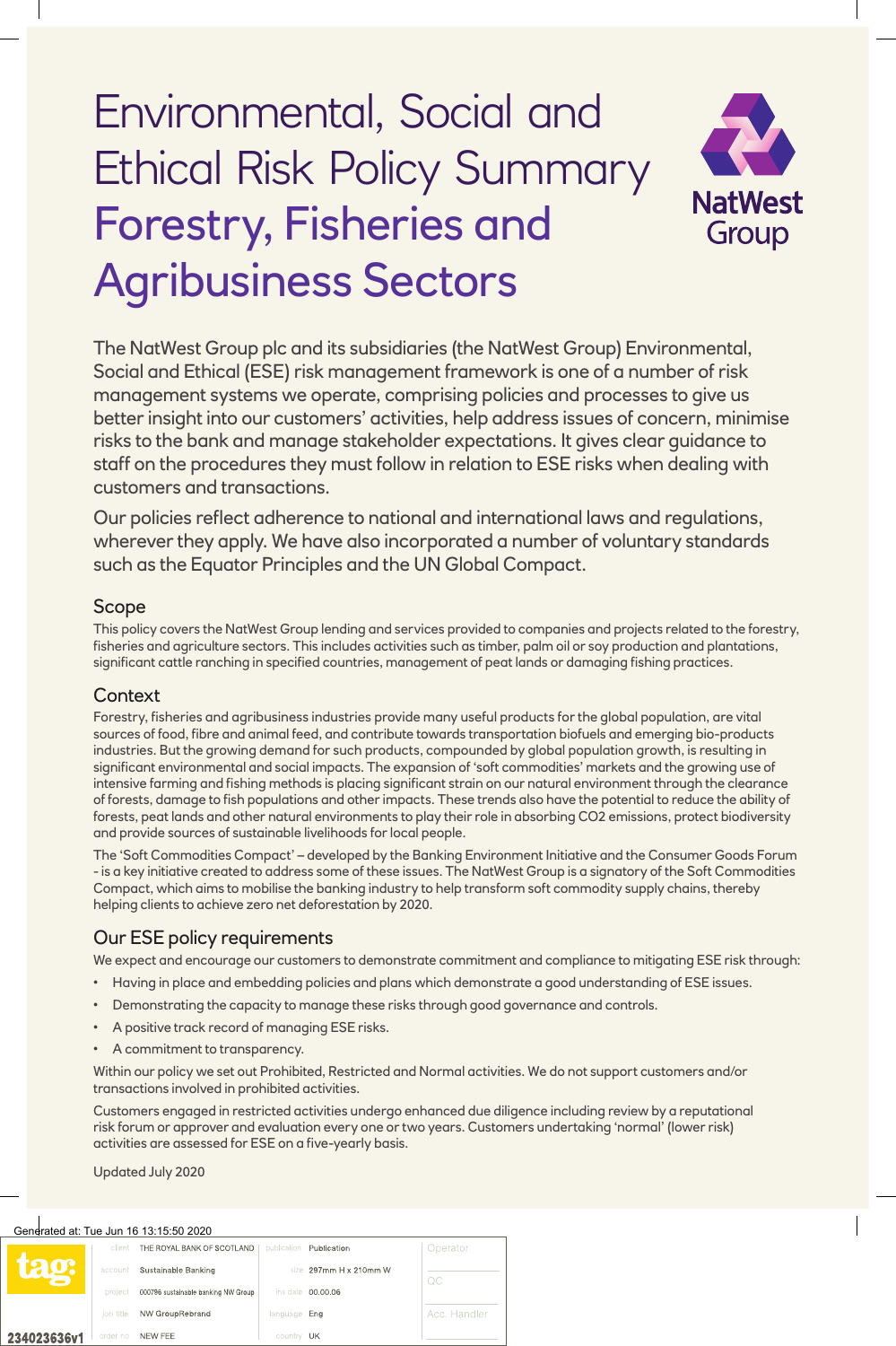# Project-specific lending

The following prohibitions apply when lending to a specific project:

• Projects involving unsustainable vegetation clearance or peatland clearance/extraction.

Our definition is projects involving:

- Degradation of areas (often forests) necessary to protect High Conservation Value areas.
- The conversion of primary tropical forests; or land clearance by burning.
- The conversion of High Carbon Stock tropical forests.
- Clearance of peatlands, including peat extraction.

## General corporate lending

This table summarises our ESE policy for general corporate lending to the Forestry, Fisheries and Agribusiness sectors:

#### **Prohibited**

- Manufacture of pesticides banned under the Stockholm Convention.
- Damaging fishing methods use of explosives (dynamite) and/or poison (cyanide); use of driftnets in excess of 2.5km or use of driftnets intended for the capture of species listed in Annex VIII of EU Regulation 1239/98 such as tuna and swordfish.
- Direct involvement in shark-finning or trading in shark fin; commercial whaling; Illegal, Unreported or Unregulated (IUU) fishing activities or trade in IUU products.
- Harvesting or trade of species listed under the Convention of International Trade of Endangered Species (CITES).
- Direct involvement in illegal logging or the purchase of illegally harvested timber or companies using illegal and/or uncontrolled use of fire for land clearance.
- Direct involvement in fur farming (e.g. foxes, seals, mink, cats and dogs) or Angora (wool and fur) production.
- Fur traders and fur retailers where fur is their primary product line.
- Illegal wildlife trade (e.g. ivory or rhino horn).
- Use of harmful child labour, forced labour, modern slavery or human trafficking (as defined by international standards, including the International Labour Organization and the UK Modern Slavery Act 2015).

### **Restricted**

- Tree felling or clearance within High Conservation Value Forests, UNESCO World Heritage Sites or International Union for the Conservation of Nature IUCN (I – IV) Protected Sites.
- Operations in Ramsar Convention Sites, UNESCO Man & Biosphere Sites, or Marine Protected Areas.
- Clear evidence of the direct displacement of indigenous peoples without free prior and informed consent or resettlement of large numbers of people relating to a single project.
- Inadequate commitment to manage ESE risks (e.g. environmental, health & safety, human rights); material violations of environmental and social laws or companies that have had recent significant environmental and/or social incidents (major pollution events/accidents).
- Companies which do not meet recognised industry sustainability standards in the following specified sectors. Adherence to these recognised standards is required within specified timeframes and specified countries/ regions for significant activities in:
	- Forestry/rubberwood Certification by the Forest Stewardship Council or the Programme for the Endorsement of Forest Certification (PEFC).
	- Palm oil Membership or certification to the Roundtable on Sustainable Palm Oil (RSPO).
	- Soy Certification to the Roundtable for Responsible Soy (RTRS).
	- Cattle ranching Membership of the Global Roundtable for Sustainable Beef (GRSB).
- Operation of cotton plantations in Uzbekistan.
- Clearing of peat lands for commercial plantations [by draining and/or burning] unless a clear and stringent peat land management procedure is in place.
- Deep Sea Bottom trawling (deeper than 600m below sea level).
- Import of hunting trophies to the UK.